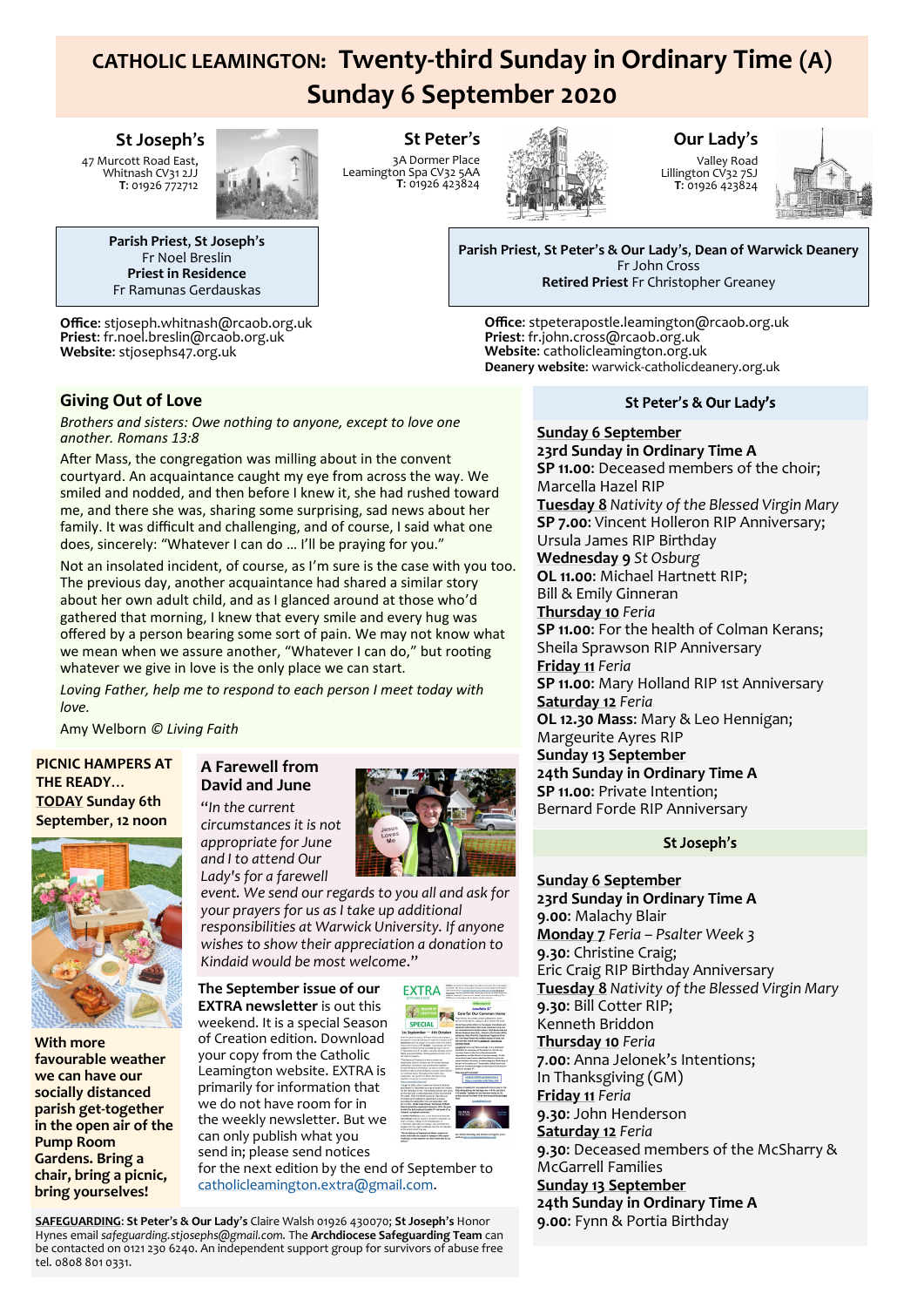## **St Joseph**'**s**

**Welcome** to the children who have returned back to school and we ask the Lord to bless & keep them safe during the coming school year.

**Church Cleaners / Stewards**: We still need more volunteers over 18 and under 70 to offer to help so that we can continue to open our Church and offer Public Mass every day. If you can help, please contact the Office by phone



(Wednesdays) or by email. We are very grateful for all of the help already received as without this help we would be unable to open for Public Mass each day.

**Eric & Christine Craig**

**Gift Aid Envelopes** for this current year which have not yet been collected are available from Fr Noel or the Sacristy.

**Standing Orders/PayPal**: Thank you to all the parishioners who have set up standing orders or PayPal payments these have been a great help to the parish during the recent times. *If you have set up a payment since the start of* 

*lockdown please ensure you have given the details to the Parish Office by email or phone (Wednesdays) as we still have several unidentified payments into our bank account. Many thanks.* 

*If you are now paying your Gift Aid donations by Standing Order instead of yellow envelopes, please return your box of envelopes to the Parish Office or put through the Presbytery letterbox.*

**Fr Andy**'**s Leaving Collection**: If you would like to contribute to the leaving collection for Fr Andy, then please put your contribution in an envelope clearly marked **Fr Andy**'**s Collection** and either put through the Presbytery letterbox or in the collection basket at the back of Church after each Mass.

**Baptisms**: If you previously had a date booked for a Baptism at St Joseph's which was then cancelled due to Coronavirus, these can now be rebooked under strict new guidelines. Please contact either Fr Noel or the Parish Office on Wednesdays.

Dear Parishioners, there is a lot to talk about this week!

As August flowed into September, the **return of our children to school** has brought a sense of structure to our days (and far more traffic to the roads!) Hearing on an August news broadcast that it is four months until Christmas has made me realise how quickly our precious time is passing.

On Sunday 20th September at 3.00 pm there will be a Livestream Mass from **St Chad's Cathedral as Benedict Skipper, our new priest, is ordained**. Benedict means 'Blessed'. Blessed is he who comes *to us* in the name of the Lord. Ordained with him will be our good friend Sean Gough. Please pray for them.

In the **Season of Creation**, and at this special time of the Harvest, we have an opportunity to take stock of the efforts of our famers and gardeners who now reap the reward of their efforts. This is an oft-repeated theme of the Gospel which reminds us that God is the creator of the world and the Master of the harvest. Each one of us nurtures the seed of faith, while the many situations and opportunities in our lives allow us to express it by the choices we make for ourselves, our families, our faith community and the people we meet. God uses us for the purpose he has created us for and perhaps sometimes we forget that our life belongs to God.

The Season of Creation is also highlighted in our Mass prayers this month. You can find more information on the J&P section of the Catholic Leamington website https://**www.catholicleamington.org.uk/** as well as that of the Warwick Deanery https://warwick-catholicdeanery.org.uk/. The latest edition of *News Extra* – published this weekend – is devoted to the Season of Creation. This extra publication is a great way to catch up on the meetings of J&P, SPAN and many other groups too.

St Peter's and Our Lady's will celebrate the Day of Prayer in **Thanksgiving for the Harvest** at our Masses on Saturday 26th and Sunday 27<sup>th</sup> September. You are invited to bring an offering for the Food Bank and your gifts will be placed on the altar. The SVP have been invited to talk about their work in the community on this day.

As the month of September begins there are many subjects on our minds. Many of us may be facing uncertainty about our future which is an even better reason to place ourselves in God's hands. When one door closes another door opens and whatever our situation there is always an opportunity to volunteer our time, skills, and faith with those around us. Not so long ago I asked if anyone would be willing to serve as a Governor in our schools. We have five schools in Leamington and each, from time to time, requires a Catholic Foundation Governor to help to manage the school. If you are a practising Catholic, can manage the family accounts, take an interest in good learning, and believe in pastoral care then your schools need you. Contact Fr John for more information or look at the Birmingham Diocese Education Service website https:// www.bdes.org.uk/.

Today (Sunday) I will be interviewed on BBC Coventry & Warwickshire Radio to promote the Heritage Open Days at St Peter's and Our Lady's. At St Peter's this takes place next Saturday 12<sup>th</sup> September from 10.00 am to 4.00 pm. Both open days have been planned with all risks assessed and our strategy approved by a health & safety professional. This is in line with the Government's latest advice and that of the Bishops Conference. Visitors are required to wear masks and follow the instructions of the stewards.

The Mayor of Leamington, Councillor Susan Rasmussen will open the day for us. There follows a wide range of events and it would be great to see you and your friends there. Tell them the church is open and you would like to show them this fantastic building. The first speaker will be Andrew Fox who knows everything there is to know about the history of our church and, later, Rose Pauling will talk about the Rosary and the power of prayer. In the morning and at the end of the day we have some sacred music being sung by top singers Anne-Claire Bennion (St Peter's Director of Music) and Laura Simmons a former member of the choir. At midday Christine O'Grady will perform an organ recital. Children can keep amused following a discovery trail too. The Piety Shop will be open for the first time since February and we shall be selling Christmas stock as well as crucifixes, rosary beads, books, statues, cards and candles. *Continued p.3*